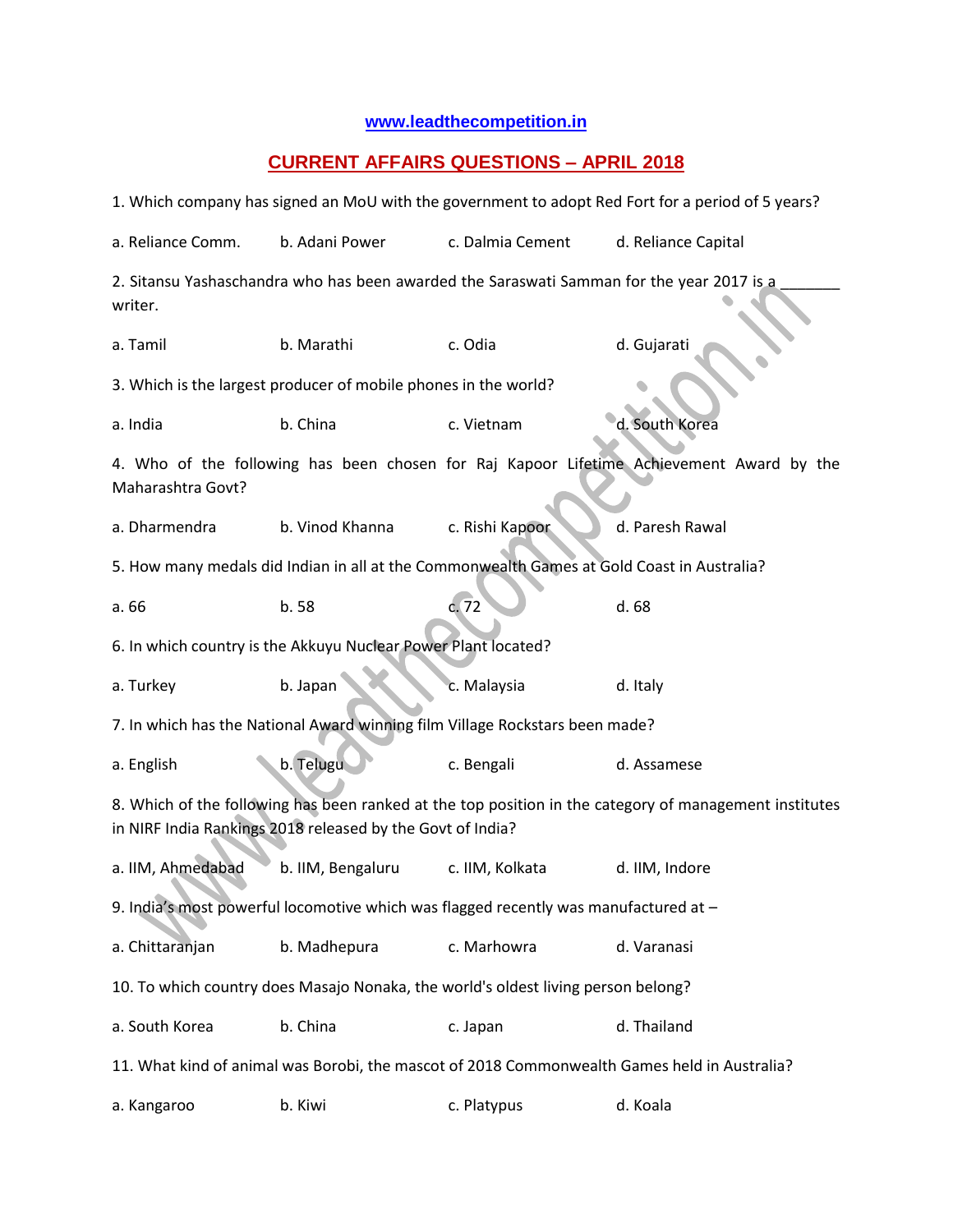12. Who of the following has become the first woman to be elevated directly from the bar to the post of Supreme Court judge?

a. Indu Malhotra b. R Bhanumati c. G Rohini d. Prabha Sridevan

13. Which of the following was the theme of World Health Day 2018?

a. Depression, Let's talk b. Halt the rise: Beat diabetes

c. Universal Health Coverage d. Food Safety

14. Former Prime Minster of which of the following countries has been disqualified by its Supreme Court from holding any public office for life?

a. Pakistan b. Bangladesh c. Sri Lanka d. Myanmar

15. To which country does Mahmoud Abu Zeid, the recipient of UNESCO World Press Freedom Prize 2018, belong?

a. Pakistan b. Afghanistan c. Saudi Arabia d. Egypt

16. From which State was AFSPA withdrawn by the Govt after about 27 years in April 2018?

a. Mizoram b. Assam c. Meghalaya d. Tripura

17. S Nihal Singh who passed away recently was a well-known -

a. Painter b. Journalist c. Diplomat d. Film Director

18. Which of the following companies became the first Indian company to achieve 100 billion dollar market capitalization?

a. TCS limited b. Reliance Ind c. Infosys d. Wipro

19. Who won the gold medal in women's singles badminton in Commonwealth Games 2018?

a. PV Sindhu b. Saina Nehwal c. Michelle Li d. GR Shivani

20. DARPAN is a digitization project launched by which of the following departments?

a. Space b. Revenue c. Posts d. Employment

21. Which of these banks recently became the second most valued bank at the Bombay Stock Exchange?

a. Yes Bank b. ICICI Bank c. Punjab National Bank d. Kotak Mahindra Bank

22. In which of the following sports did India win the most medals at the 2018 Commonwealth Games?

a. Shooting b. Boxing c. Wrestling d. Weightlifting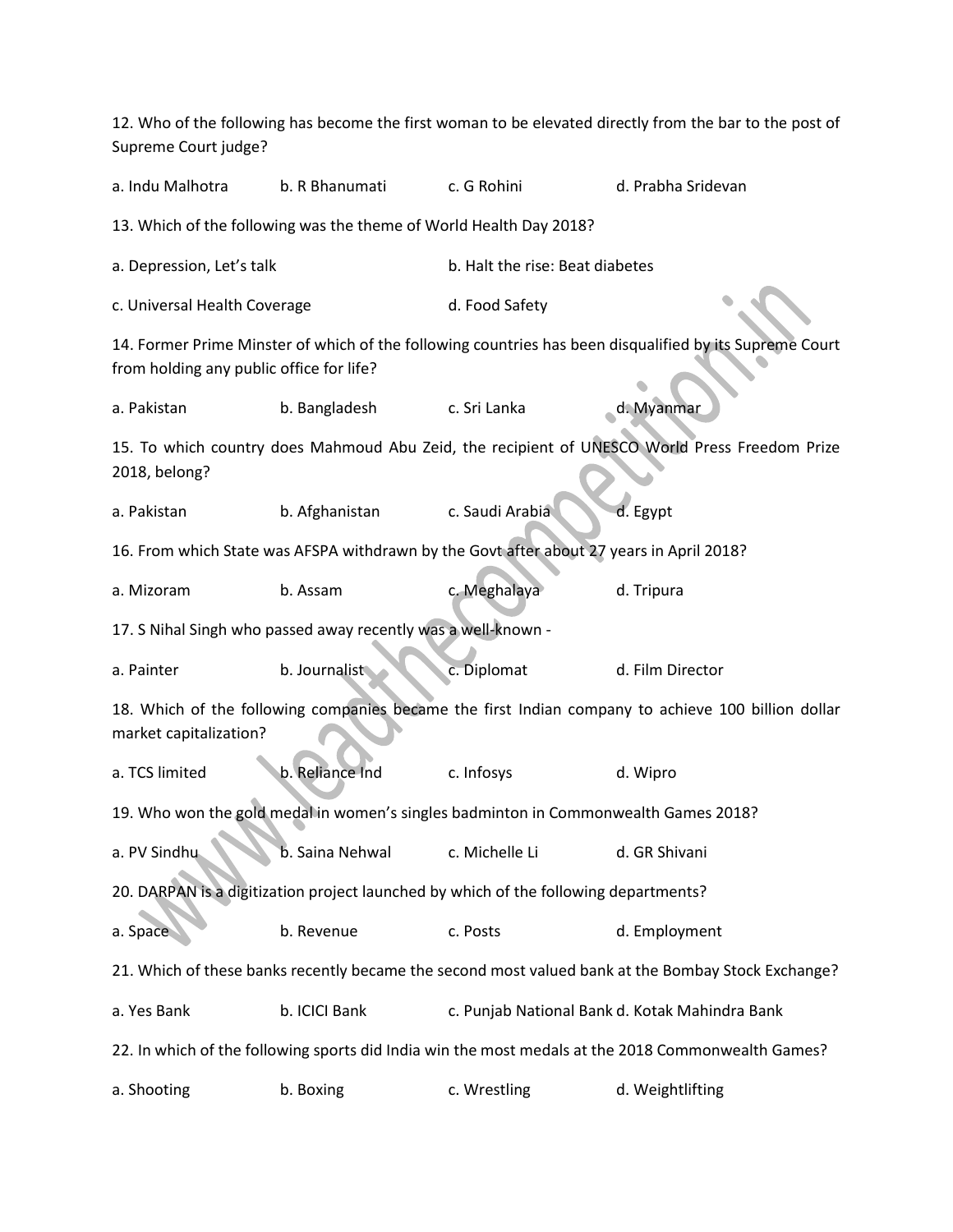|                                                                                                                                          |                 |                             | 23. Which of the following has been awarded the National Award for the Best Popular Film for 2017? |  |  |  |  |  |  |
|------------------------------------------------------------------------------------------------------------------------------------------|-----------------|-----------------------------|----------------------------------------------------------------------------------------------------|--|--|--|--|--|--|
| a. Newton                                                                                                                                |                 | b. Bahubali, the Conclusion |                                                                                                    |  |  |  |  |  |  |
| c. Dhappa                                                                                                                                |                 | d. Mom                      |                                                                                                    |  |  |  |  |  |  |
| 24. How many countries were granted T20 International status by the International Cricket Council?                                       |                 |                             |                                                                                                    |  |  |  |  |  |  |
| a. 12                                                                                                                                    | b. 104          | c. 16                       | d. 102                                                                                             |  |  |  |  |  |  |
| 25. Which team has won the 2017-18 Santosh Trophy football tournament?                                                                   |                 |                             |                                                                                                    |  |  |  |  |  |  |
| a. West Bengal                                                                                                                           | b. Kerala       | c. Goa                      | d. Punjab                                                                                          |  |  |  |  |  |  |
| 26. Which city has become the first in the country to sell BS-VI fuel (the cleanest fuel)?                                               |                 |                             |                                                                                                    |  |  |  |  |  |  |
| a. Mumbai                                                                                                                                | b. Kolkata      | c. Chennai                  | d. Delhi                                                                                           |  |  |  |  |  |  |
| 27. Which State has introduced a scheme named Rupashree for providing marriage assistance to girls<br>from economically weaker families? |                 |                             |                                                                                                    |  |  |  |  |  |  |
| a. West Bengal                                                                                                                           | b. Telangana    | c. Karnataka                | d. Gujarat                                                                                         |  |  |  |  |  |  |
| 28. What kind of animal was Inuka which died recently at Singapore zoo?                                                                  |                 |                             |                                                                                                    |  |  |  |  |  |  |
| a. Lion                                                                                                                                  | b. Tortoise     | c. Polar Bear               | d. Platypus                                                                                        |  |  |  |  |  |  |
| 29. Who of the following was ranked at No. 1 position by World Badminton Federation, becoming the<br>second Indian to be ranked so?      |                 |                             |                                                                                                    |  |  |  |  |  |  |
| a. PV Sindhu                                                                                                                             | b. P Kashyap    | c. K Srikanth               | d. Saurabha Verma                                                                                  |  |  |  |  |  |  |
| 30. What name has been given to the most distant star at a distance of 9 billion years discovered by<br>NASA?                            |                 |                             |                                                                                                    |  |  |  |  |  |  |
| a. Arcturus                                                                                                                              | b. Icarus       | c. Capella                  | d. Polaris                                                                                         |  |  |  |  |  |  |
| 31. With which country did India conduct anti-piracy exercise named SAHYOG-HYEOBLEOG 2018?                                               |                 |                             |                                                                                                    |  |  |  |  |  |  |
| a. Singapore                                                                                                                             | b. Israel       | c. Japan                    | d. South Korea                                                                                     |  |  |  |  |  |  |
| 32. Who is the longest serving Chief Minister of an Indian state till date?                                                              |                 |                             |                                                                                                    |  |  |  |  |  |  |
| a. Jyoti Basu                                                                                                                            | b. Manik Sarkar | c. Pawan Chamling           | d. Gegonh Apang                                                                                    |  |  |  |  |  |  |
| 33. Who of the following has become the most successful doubles player in Davis Cup history with 43<br>wins?                             |                 |                             |                                                                                                    |  |  |  |  |  |  |
| a. Mahesh Bhupathi                                                                                                                       | b. Leander Paes | c. Rohan Bopanna            | d. Somdev Devvarman                                                                                |  |  |  |  |  |  |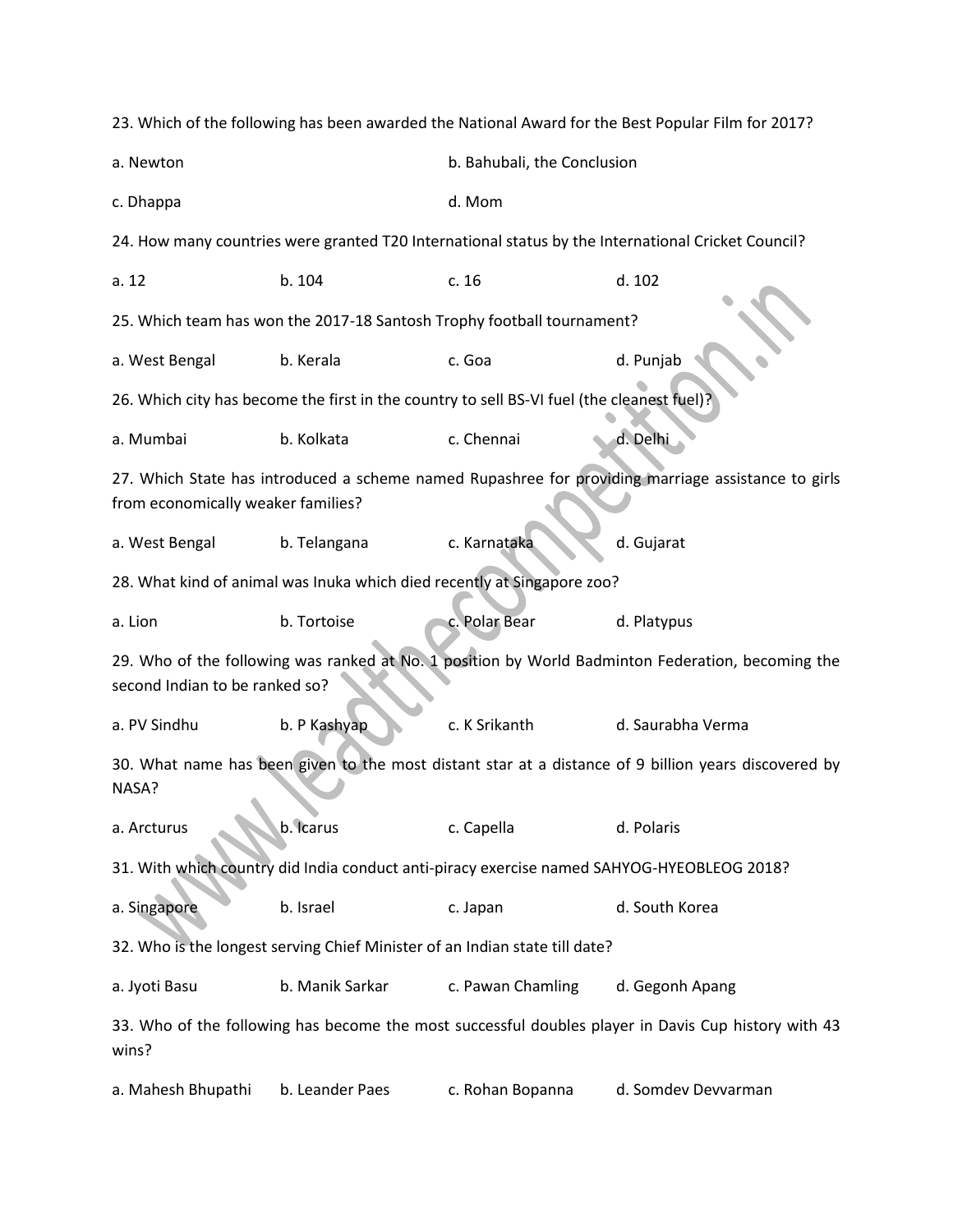| 34. Who of the following has been chosen for the 49 <sup>th</sup> Dadasaheb Phalke Award?                                                                          |                                           |          |                |       |                 |       |         |  |  |  |
|--------------------------------------------------------------------------------------------------------------------------------------------------------------------|-------------------------------------------|----------|----------------|-------|-----------------|-------|---------|--|--|--|
| a. Vinod Khanna                                                                                                                                                    | b. Sridevi                                |          | c. Dharmendra  |       | d. Hema Malini  |       |         |  |  |  |
| 35. Which of the following teams has won the 2018 Indian Super Cup football tournament?                                                                            |                                           |          |                |       |                 |       |         |  |  |  |
| a. East Bengal                                                                                                                                                     | b. Mohan Bagan                            |          | c. Goa         |       | d. Bengaluru    |       |         |  |  |  |
| 36. Who of the following was the flag bearer of the Indian contingent at closing ceremony of 2018<br><b>Commonwealth Games?</b>                                    |                                           |          |                |       |                 |       |         |  |  |  |
| a. Mary Kom                                                                                                                                                        | b. Seema Punia                            |          | c. PV Sindhu   |       | d. Geeta Phogat |       |         |  |  |  |
| 37. Which of the following has been awarded the most film friendly State by the Central Government?                                                                |                                           |          |                |       |                 |       |         |  |  |  |
| a. Gujarat                                                                                                                                                         | b. Madhya Pradesh                         |          | c. Uttarakhand |       | d. Maharashtra  |       |         |  |  |  |
| 38. Which of the following has been ranked at the top position in the category of medical institutes in<br>NIRF India Rankings 2018 released by the Govt of India? |                                           |          |                |       |                 |       |         |  |  |  |
| a. PGI, chandigarh                                                                                                                                                 | b. JIPMER, Puducherry c. AllMS, New Delhi |          |                |       | d. CMC, Vellore |       |         |  |  |  |
| 39. Which of the following was launched by NASA to search for exoplanets (planets beyond solar<br>system)?                                                         |                                           |          |                |       |                 |       |         |  |  |  |
| a. TESS                                                                                                                                                            | b. CHESS                                  | c. ICON  |                |       | d. ICESat       |       |         |  |  |  |
| 40. Which of the following countries opened its cinema after a gap of more than 35 years?                                                                          |                                           |          |                |       |                 |       |         |  |  |  |
| a. Egypt                                                                                                                                                           | b. Qatar                                  | c. Syria |                |       | d. Saudi Arabia |       |         |  |  |  |
| <b>Answers</b>                                                                                                                                                     |                                           |          |                |       |                 |       |         |  |  |  |
| 2. d<br>1 <sub>c</sub>                                                                                                                                             | 3.b<br>4. a                               | 5. a     | 6. a           | 7. d  | 8. a            | 9.b   | 10. c l |  |  |  |
| 11.d<br>12. a                                                                                                                                                      | 13.c<br>14. a                             | 15. d    | 16.c           | 17. b | 18. a           | 19.b  | 20.c    |  |  |  |
| 21.d<br>22. a                                                                                                                                                      | 23.b<br>24. b                             | 25. b    | 26. d          | 27. a | 28.c            | 29. c | 30. b   |  |  |  |
| 31.d<br>32.c                                                                                                                                                       | 33.b<br>34. a                             | 35. d    | 36. a          | 37.b  | 38. c           | 39. a | 40.d    |  |  |  |
|                                                                                                                                                                    |                                           |          |                |       |                 |       |         |  |  |  |

## **Additional information on some questions**

3. India is now at second position overtaking Vietnam which is now at third position as per data released by Indian Cellular Association and Govt of India.

6. It is the country's first nuclear power plant being constructed with support from Russia.